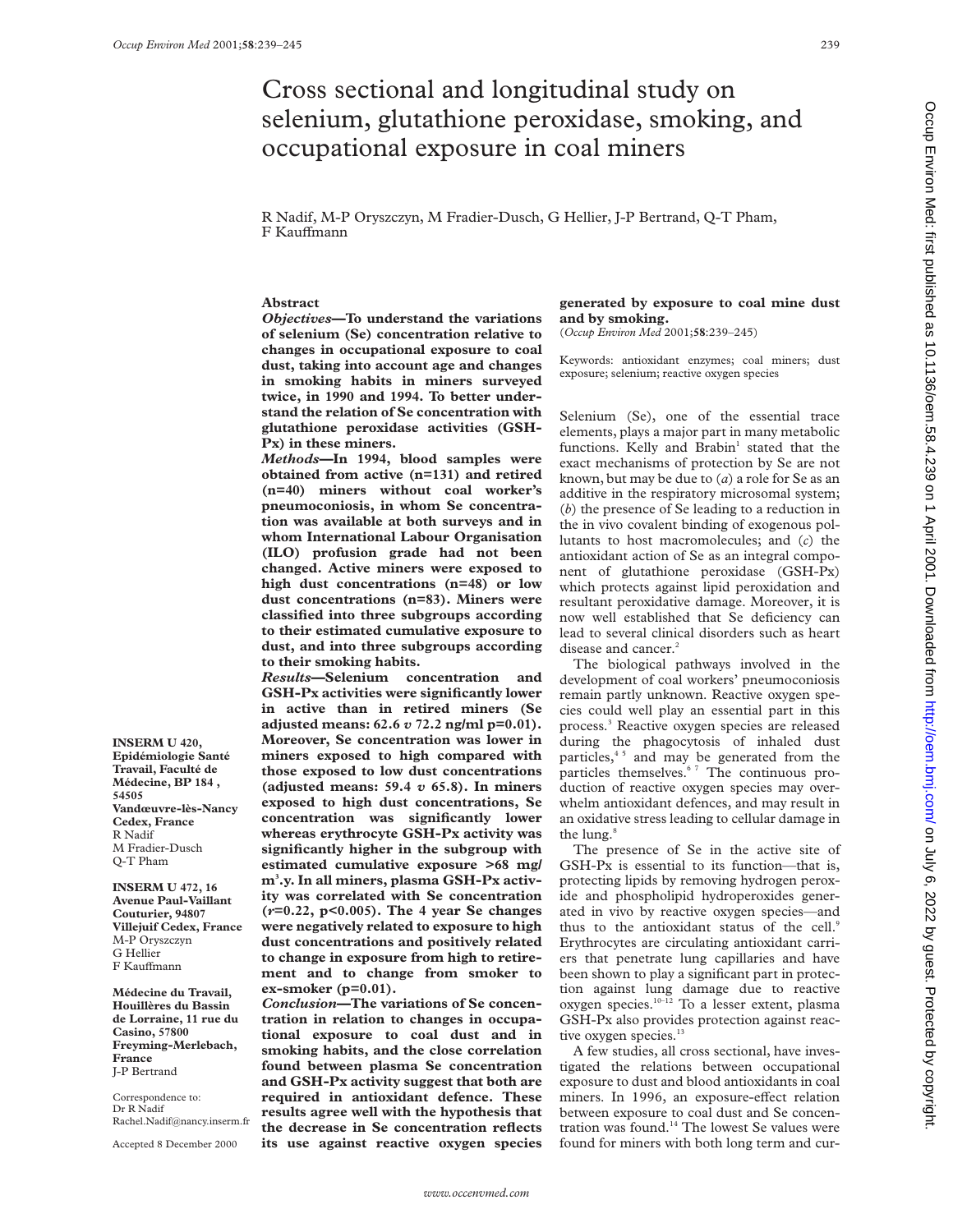

*Figure 1 Changes in exposure between 1990 and 1994.*

rent exposure, the highest for those never or slightly exposed. More recently, activities of erythrocyte catalase and Cu<sup>++</sup>/Zn<sup>++</sup> superoxide dismutase, two antioxidant enzymes, have been found to be more closely related to recent exposure to high concentrations of coal dust than to cumulative exposure.<sup>15</sup> Moreover, it was hypothesised that if miners with both long term and current exposure to high dust concentrations were transferred to exposure to low dust concentrations, their antioxidant enzyme activities would return to normal. The purpose of the present study was to understand the variations of Se concentration relative to changes in occupational exposure to coal mine dust, taking into account age and changes in smoking habits in miners surveyed twice, in 1990 and 1994, and to better understand the relation between Se concentration and GSH-Px activities in these miners.

## **Materials and methods**

#### STUDY SAMPLE

This study is part of a larger project in which coal miners of a French coalmine (Houillères du Bassin de Lorraine, in north east France) have been selected according to a detailed protocol previously described.<sup>16–18</sup> In 1990, the sample consisted of 240 coal miners aged 34–50 years with pulmonary radiographs classified by four independent physicians according to the International Labour Office (ILO) classification of pneumoconioses.19 These coal miners were examined in 1990 and in 1994.

Our study sample was composed of miners in whom Se concentrations were available at both surveys and ILO profusion grade had not changed between 1990 and 1994 (n=171). In 1990, one group consisted of 80 miners exposed to high dust concentrations for 10 years or more, a second group consisted of 87 miners exposed to low dust concentrations, and a third group consisted of four retired miners. Exposure to dust concentrations changed between the surveys in 50 miners. In 1994, one group consisted of 48 miners exposed to high dust concentrations for 14 years or more, a second group consisted of 83 miners exposed to low dust concentrations for 4 years or more, and a third group consisted of 40 retired miners (figure 1).

The examination included a questionnaire on job and medical history, medication, dietary habits, and the questionnaire of the European Community for Steel and Coal on respiratory symptoms,<sup>20</sup> and smoking habits. The subjects were classified as current smokers if they smoked at the time of the study or had stopped smoking for less than 1 year, as non-smokers if they had never smoked, and as ex-smokers if they had smoked in the past and had stopped smoking for 1 year or more. Cigarette smoking was recorded as the current number of cigarettes smoked a day.

Occupational exposure was defined as exposure to low or high underground concentrations of dust at the time of the study in 1990 and in 1994, and also as individual estimated cumulative exposure to dust in 1994. The subjects were classified as miners exposed to high dust concentrations if they worked at the coal face, mining, stope, or drift advance, and as miners exposed to low dust concentrations if they worked at ventilation maintenance, pumping, haulage, shaft, stock equipment, or safety. Cumulative personal exposure to dust was estimated from each person's job history and from dust measurements at various sites of the coal mine according to the calculation previously described.<sup>21</sup> The estimates were the summations of each dust measurement (mg/m<sup>3</sup>) for the respective time spent in each job. Estimated cumulative exposures to dust were calculated until June 1994 and expressed as  $mg/m^3$ .y.

This study was approved by the consultative committee for human subject protection in biomedical research of Metz (Lorraine, north east France). Written informed consent was collected from each subject.

## BLOOD SAMPLES

Blood samples were collected into 5 ml Vacutainer tubes containing lithium heparinate as an anticoagulant (Becton Dickinson, USA). On the same day, corresponding plasma samples and haemolysates were prepared as described previously.<sup>22</sup> Plasma and ghost free haemolysates were stored at -35°C.

#### BIOLOGICAL ASSAYS

Plasma Se concentration was measured by the method of Koh and Benson.<sup>23</sup> The basis of this method is the reaction of 2.3 diaminonaphthalene (DAN) with Se (IV) to form a fluorescent Se-DAN complex. In 1990, all samples were analysed in duplicate (several days apart), but the second measurement was not accurate due to technical problems. In 1994, all samples were analysed in duplicate except for those from 12 miners (lack of plasma). The precision (coefficient of variation) was about 10%. Results were expressed as ng/ml.

Haemoglobin content (g/l) was measured in haemolysates by the method of Drabkin and Austin.<sup>24</sup>

The GSH-Px activity was measured at 37°C in a Cobas-Mira S analyser with a Ransell kit (Randox laboratories, Crumlin, UK) by the method of Paglia and Valentine.<sup>25</sup> The GSH-Px activity was expressed as U/g haemoglobin in erythrocytes, and U/l in plasma. All samples were analysed in duplicate or triplicate and the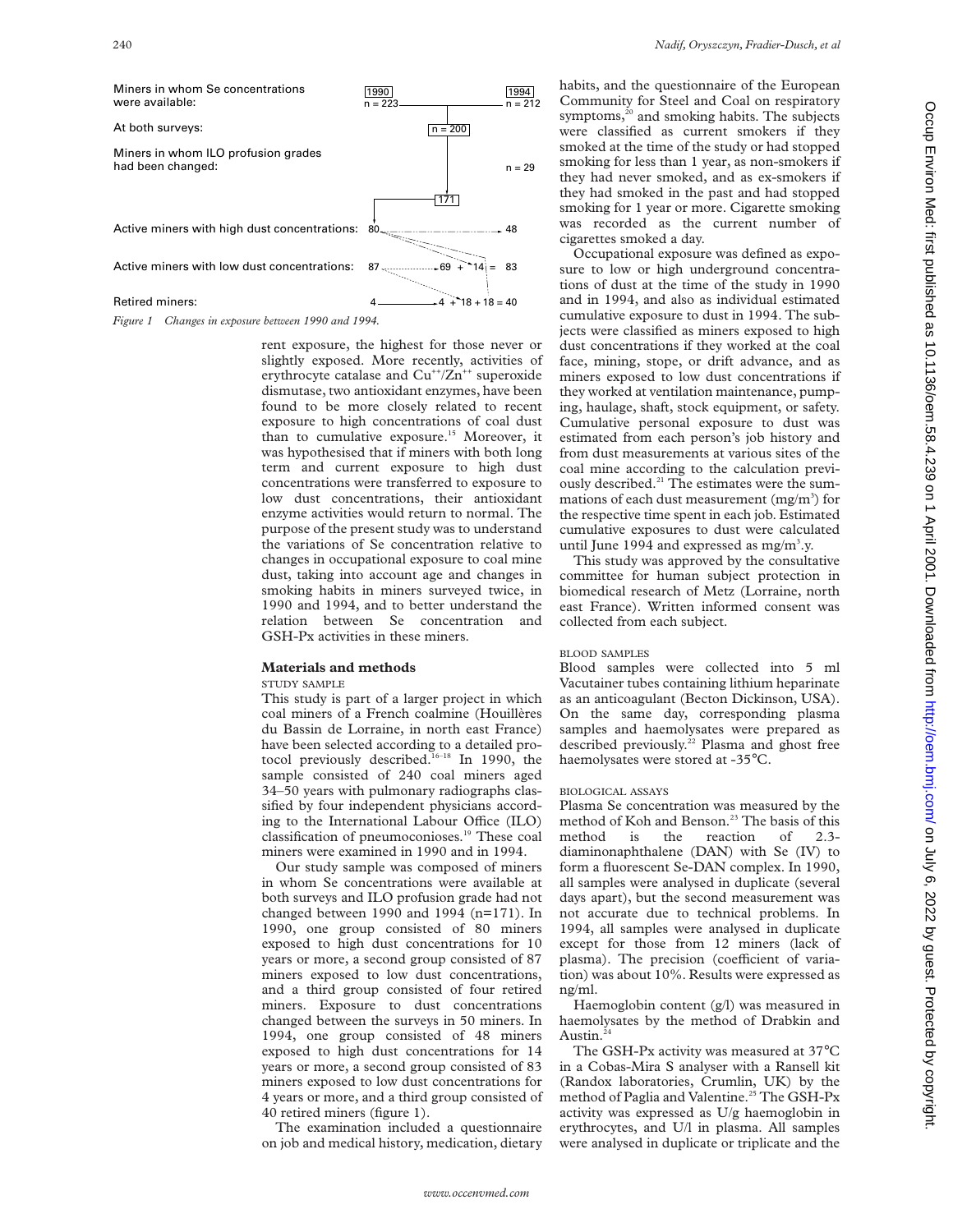*Table 1 Comparison between active and retired miners in 1994 (n=171)*

|                                                                      | Active miners $(n=131)$ | Retired miners $(n=40)$ | p Value |
|----------------------------------------------------------------------|-------------------------|-------------------------|---------|
| Age $(v, \text{mean } (SD))$                                         | 45.6(3.2)               | 49.7(2.0)               | 0.0001  |
| Estimated cumulative exposure to dust $(mg/m3$ , $v$ , mean $(SD)$ ) | 51.2(41.4)              | 67.2(44.2)              | 0.04    |
| Smoking $(\%)$ :                                                     |                         |                         |         |
| Non-smokers                                                          | 23                      | 25                      |         |
| Ex-smokers                                                           | 22                      | 45                      | 0.008   |
| Current smokers                                                      | 55                      | 30                      |         |
| Selenium concentration (ng/ml, mean (SD))                            | 63.6(19.1)              | 67.9(15.9)              | 0.2     |
| Plasma GSH-Px (U/l, mean (SD))                                       | 694 (234)               | 748 (227)               | 0.2     |
| Erythrocyte GSH-Px $(U/g$ Hb, mean $(SD)$ )                          | 38.8 (12.5)             | 44.6 (13.7)             | 0.01    |
| Adjusted means:                                                      |                         |                         |         |
| Age and smoking adjusted Se concentration (ng/ml)                    | 62.6                    | 72.2                    | 0.01    |
| Age and smoking adjusted plasma GSH-Px (U/l)                         | 680                     | 785                     | 0.04    |
| Age and smoking adjusted erythrocyte GSH-Px $(U/g Hb)$               | 38.5                    | 46.5                    | 0.003   |

precision (coefficient of variation) was  $\leq 10\%$ . The accuracy was checked by analysing external reference samples together with the test samples.

with SAS statistical software (SAS Institute, Cary, North Carolina).<sup>26</sup>

## **Results**

STATISTICAL METHODS

All variables presented a normal distribution except age, estimated cumulative exposure to dust (mg/m<sup>3</sup>.y), and cigarette smoking (cigarettes/day). Miners were classified into subgroups according to the tertiles of estimated cumulative exposure to dust  $(\leq 21)$ mg/m<sup>3</sup>.y, 21–68 mg/m<sup>3</sup>.y, >68 mg/m<sup>3</sup>.y). In miners exposed to high dust concentrations and in retired miners, only two subgroups of estimated cumulative exposure to dust were presented due to the few subjects in the first tertile. The homogeneity  $X^2$  test was performed to compare the proportions of smokers, non-smokers, and ex-smokers between the groups. For comparison between means, Student's *t* test and analysis of variance (ANOVA) were used. Means were adjusted for age and smoking habits with the GLM procedure. Paired comparisons were performed with the MEANS procedure. For evaluation of the relations between 4 year Se changes and qualitative variables classified into more than two groups, a trend test was performed with the GLM procedure. For evaluation of the relations between quantitative variables, Pearson's correlation (*r*) was used.

To describe the associations between 4 year Se changes and changes in exposure and smoking habits, multiple linear regression was used. Age was forced in the model; *F* tests were used to check the significance of coefficients. The stability of the variance and the approximate linearity were checked on residual plots.

Significance was assessed at the 5% two sided level. All these analyses were performed

## CROSS SECTIONAL STUDY

Mean (SD, range) Se concentration was 64.6 (18.5, 25.2–123.6) ng/ml. Some relations were found between age and Se concentration and GSH-Px activities. In miners exposed to high dust concentrations, Se concentration was inversely related to age (*r*=−0.36, p=0.01). In retired miners, a negative association was found between the erythrocyte GSH-Px activity and the age of the miners (*r*=−0.39, p=0.01). Ex-smokers had the highest mean (SD) value of Se concentration (67.8 (18.0) ng/ml), non-smokers and current smokers had lower values (63.2 (17.7) and 63.4 (19.1), respectively). No other relations were found between Se concentration and GSH-Px activity and dietary habits, alcohol consumption, or medication. As expected, in both groups of

*Table 2 Comparison between active miners with high and low dust concentrations in 1994 (n=131)*

|                                                                      | High for $\geq 14$ years (n=48) Low for $\geq 4$ years (n=83) |             | p Value |
|----------------------------------------------------------------------|---------------------------------------------------------------|-------------|---------|
| Age $(v, \text{mean } (SD))$                                         | 45.7(3.4)                                                     | 45.5(3.1)   | 0.7     |
| Estimated cumulative exposure to dust $(mg/m3$ , $y$ , mean $(SD)$ ) | 71.8(35.8)                                                    | 39.3 (39.9) | 0.0001  |
| Smoking $(\%):$                                                      |                                                               |             |         |
| Non-smokers                                                          | 12                                                            | 29          |         |
| Ex-smokers                                                           | 25                                                            | 20          | 0.09    |
| Current smokers                                                      | 63                                                            | 51          |         |
| Selenium concentration (ng/ml, mean (SD))                            | 59.5 (18.6)                                                   | 65.9(19.1)  | 0.06    |
| Plasma GSH-Px (U/l, mean (SD))                                       | 686 (203)                                                     | 698 (251)   | 0.7     |
| Erythrocyte GSH-Px (U/g Hb, mean (SD))                               | 37.9 (13.6)                                                   | 39.3(11.6)  | 0.5     |
| Adjusted means:                                                      |                                                               |             |         |
| Age and smoking adjusted Se concentration (ng/ml)                    | 59.4                                                          | 65.8        | 0.06    |
| Age and smoking adjusted plasma GSH-Px (U/l)                         | 682                                                           | 689         | 0.9     |
| Age and smoking adjusted erythrocyte GSH-Px (U/g Hb)                 | 38.6                                                          | 39.1        | 0.8     |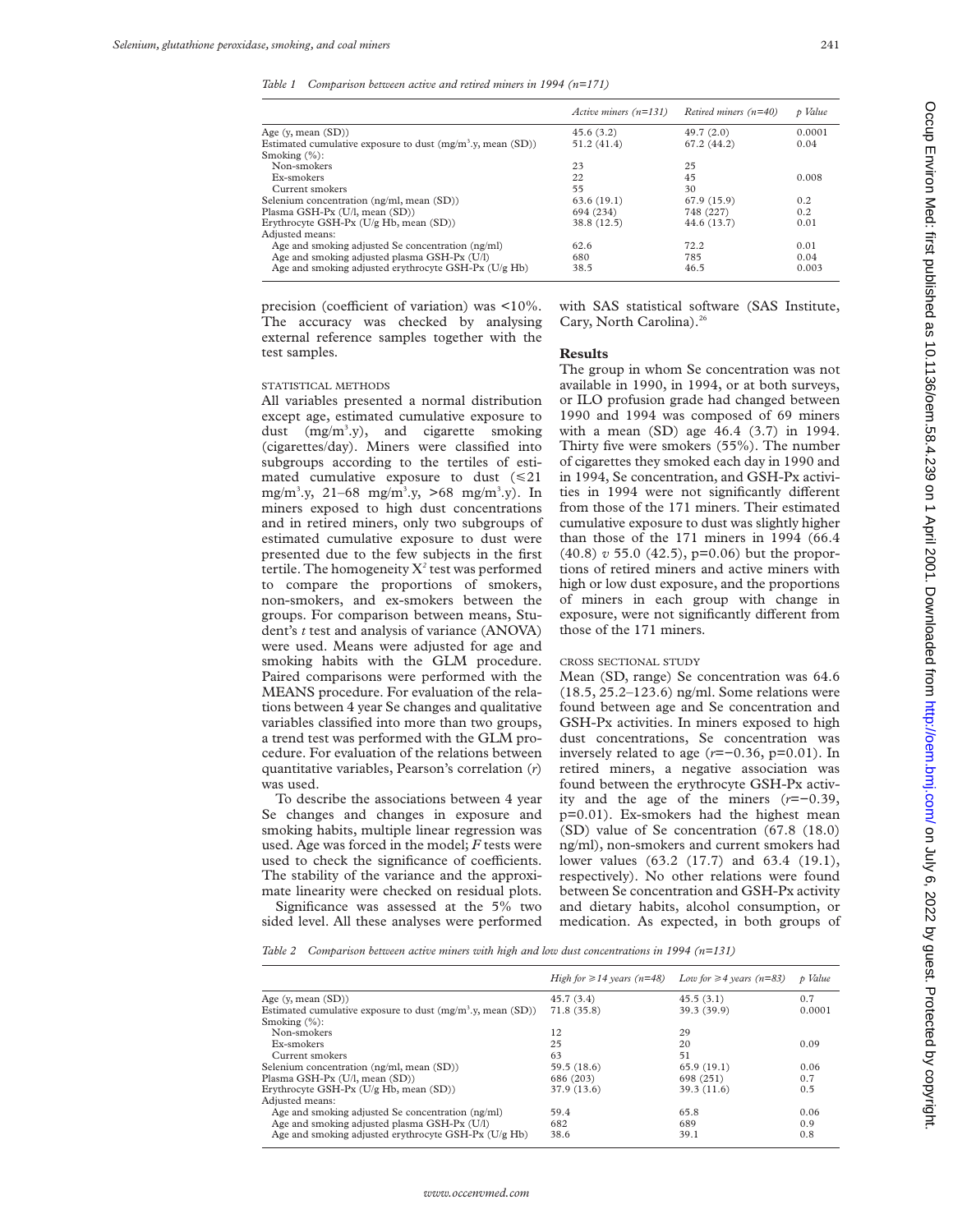*Table 3 Comparison between subgroups of estimated cumulative exposure to dust in active miners in 1994 (n=131)*

|                                                               | High for $\geq 14$ v                   |                                            | Low for $\geq 4$ y |                                        |                                        |                                            |         |
|---------------------------------------------------------------|----------------------------------------|--------------------------------------------|--------------------|----------------------------------------|----------------------------------------|--------------------------------------------|---------|
|                                                               | $>68$ mg/m <sup>3</sup> .v<br>$(n=19)$ | $\leq 68$ mg/m <sup>3</sup> .v<br>$(n=29)$ | p Value            | $>68$ mg/m <sup>3</sup> .y<br>$(n=18)$ | 21–68 mg/m <sup>3</sup> .y<br>$(n=16)$ | $\leq 21$ mg/m <sup>3</sup> .v<br>$(n=49)$ | p Value |
| Selenium concentration (ng/ml, mean (SD))                     | 52.1(19.0)                             | 64.4 (17.0)                                | 0.03               | 61.1(17.9)                             | 62.1(16.8)                             | 68.9(20.1)                                 | 0.2     |
| Plasma GSH-Px (U/l, mean (SD))                                | 685(185)                               | 687 (217)                                  | 0.9                | 577 (221)                              | 713 (166)                              | 739 (274)                                  | 0.06    |
| Erythrocyte GSH-Px (U/g Hb, mean (SD))                        | 43.4(12.6)                             | 34.4 (13.4)                                | 0.03               | 39.1 (9.9)                             | 40.4(9.1)                              | 38.9(13.3)                                 | 0.9     |
| Adjusted means:                                               |                                        |                                            |                    |                                        |                                        |                                            |         |
| Age and smoking adjusted Se concentration<br>(ng/ml)          | 54.6                                   | 64.6                                       | 0.08               | 62.9                                   | 62.5                                   | 67.6                                       | 0.5     |
| Age and smoking adjusted plasma GSH-Px<br>(U/I)               | 704                                    | 689                                        | 0.8                | 581                                    | 705                                    | 709                                        | 0.14    |
| Age and smoking adjusted erythrocyte<br>$GSH-Px$ $(U/g$ $Hb)$ | 45.6                                   | 35.6                                       | 0.02               | 39.5                                   | 39.8                                   | 38.7                                       | 0.9     |

active miners, the estimated cumulative exposure to dust was positively related to age (*r*=0.37, p<0.005; *r*=0.32, p=0.02). In all miners, the number of cigarettes smoked a day was negatively related to the estimated cumulative exposure to dust (*r*=−0.33, p<0.005) and age (*r*=−0.22, p<0.05).

A comparison of active and retired miners in 1994 showed significant differences for age, estimated cumulative exposure to dust, and smoking habits (table 1). Selenium concentration and plasma GSH-Px activity in the group of active miners did not differ significantly from those measured in the group of retired miners whereas erythrocyte GSH-Px activity was significantly lower in the group of active miners. After adjustment for age and smoking, Se concentration and GSH-Px activities were significantly lower in the group of active miners.

A comparison of active miners with high and low dust concentrations in 1994 showed differences for estimated cumulative exposure to dust and smoking habits (table 2). Moreover, the number of cigarettes smoked a day was significantly lower in the group of miners with high dust concentrations (12.9 (5.7) *v* 17.4 (8.7), p=0.01). Selenium concentration was lower in the group of miners with high dust concentrations whereas GSH-Px activities did not differ significantly between the groups (even after adjustment for age and smoking habits).

A comparison of Se concentration and GSH-Px activities between the subgroups of estimated cumulative exposure to dust showed several significant differences only in active miners (table 3). In miners exposed to high dust concentrations, Se concentration was significantly lower whereas erythrocyte GSH-Px activity was significantly higher in miners with estimated cumulative exposure to dust >68

mg/m<sup>3</sup>.y. The difference remained significant for erythrocyte GSH-Px in an analysis of covariance with age and smoking habits as the covariates. In miners exposed to low dust concentrations, plasma GSH-Px activity decreased significantly with the group of estimated cumulative exposure to dust (trend test, p=0.02). In retired miners, even if Se concentration was lower in miners with estimated cumulative exposure to dust  $>68$  mg/m<sup>3</sup>.y, no significant difference was found, even after adjustment for age and smoking (data not shown).

In all miners, plasma GSH-Px activity was positively related to erythrocyte GSH-Px activity  $(r=0.54, p=0.0001)$ , and was positively related to Se concentration  $(r=0.22, p<0.005)$ . According to the classification of occupational exposure to dust, positive associations were found between plasma GSH-Px activity with erythrocyte GSH-Px activity and Se concentration in miners exposed to high dust concentrations (*r*=0.62, p<0.005; *r*=0.27, p=0.06 respectively), in miners exposed to low dust concentrations (*r*=0.49, p<0.005; *r*=0.13, p=0.02 respectively), and in retired miners (*r*=0.56, p<0.005; *r*=0.36, p=0.02 respectively). If miners were classified into three subgroups according to the tertiles of Se concentration, a positive and significant correlation was found with both GSH-Px activities only in the third tertile, in which Se concentrations were  $\geq 72.9$  ng/ml (data not shown).

### LONGITUDINAL STUDY

Selenium concentration in 1990 was positively correlated with Se concentration in 1994 in all miners (*r*=0.34, p=0.0001).

Table 4 shows the results of the 4 year Se changes reported by subgroups of exposure to dust in all miners. A significant increase in Se concentration was found in miners exposed to

*Table 4 Selenium concentration, and 4 year Se changes reported by subgroups of exposure to dust in all miners (n=171)*

| Occupational exposure to dust               | $\boldsymbol{n}$ | Se concentration (ng/ml) |             | 1994 Se-1990 Se<br>(ng/ml) |         |
|---------------------------------------------|------------------|--------------------------|-------------|----------------------------|---------|
|                                             |                  | In $1990$                | In $1994$   |                            | p Value |
| $1990 - 4:$                                 |                  |                          |             |                            |         |
| $High \rightarrow high$                     | 48               | 63.5(10.6)               | 59.5 (18.6) | $-3.9(18.5)$               | 0.14    |
| $High \rightarrow low$                      | 14               | 58.6 (11.4)              | 63.3(20.4)  | 4.6(12.1)                  | 0.17    |
| $High \rightarrow none$ (retired)           | 18               | 64.0 (10.8)              | 70.2(11.4)  | 6.1(12.6)                  | 0.05    |
| $Low \rightarrow low$                       | 69               | 64.4 (10.9)              | 66.4 (19.0) | 2.0(18.0)                  | 0.3     |
| Low $\rightarrow$ none (retired)            | 18               | 66.4 (10.4)              | 64.4 (15.9) | $-2.0(20.3)$               | 0.6     |
| None (retired) $\rightarrow$ none (retired) | 4                | 65.6(7.0)                | 72.9(31.2)  | 7.3(30.3)                  | 0.6     |

Results are expressed as mean (SD).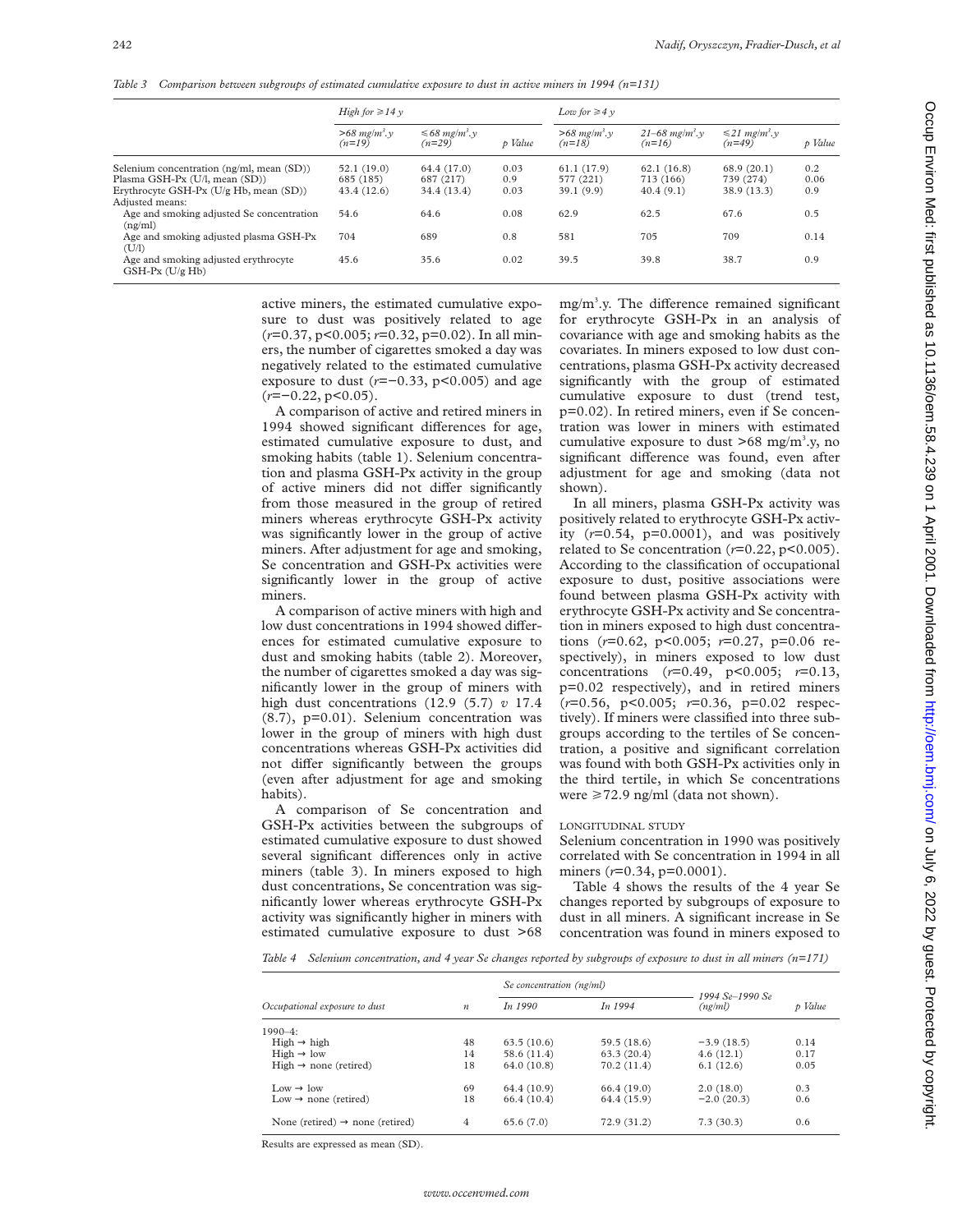*Table 5 Factors associated with 4 year Se changes in all miners (n=171)*

|                                                                            | Coefficient (SD) | p Value |
|----------------------------------------------------------------------------|------------------|---------|
| Change in occupational exposure:                                           |                  |         |
| $High \rightarrow high$                                                    | $-6.80(3.23)$    | 0.04    |
| $High \rightarrow low$                                                     | 2.41(5.14)       | 0.6     |
| $High \rightarrow none$ (retired)                                          | 8.43 (4.94)      | 0.08    |
| Low $\rightarrow$ none (retired)                                           | $-1.95(4.99)$    | 07      |
| Reference category: low or none (retired) at both surveys                  | 0.0              |         |
| Change in smoking habits:                                                  |                  |         |
| Smoker $\rightarrow$ smoker                                                | 4.12(3.03)       | 0.17    |
| $Smoker \rightarrow ex-smoker$                                             | 9.12(5.48)       | 0.09    |
| $(Ex\text{-smoker or non-smoker}) \rightarrow$ smoker                      | 2.02(6.60)       | 0.7     |
| $(Ex\text{-smoker} \to \text{non-smoker})$ or (non-smoker $\to$ ex-smoker) | $-12.71(5.67)$   | 0.02    |
| Reference category: ex-smoker or non-smoker at both surveys                | 0.0              |         |
| Age $(v)$                                                                  | $-0.71(0.44)$    | 0.10    |

high dust concentrations in 1990 and retired in 1994 (n=18). An increase was also found in miners exposed to high dust concentrations in 1990 and exposed to low dust concentrations in 1994 (n=14). By contrast, a decrease was found in miners exposed to high dust concentrations at both surveys (n=48). Moreover, the difference in Se concentration was positively and significantly related to the degree of the change in occupational exposure of miners exposed to high concentrations in 1990 (trend test, p=0.02).

Table 5 shows the results of the multiple linear regression and indicates the associations between 4 year changes in Se concentration and changes in exposure to dust and smoking habits in all miners. Changes in Se from 1990 to 1994 was negatively and significantly related to exposure to high dust concentrations and positively related to change in exposure from high to no exposure (retirement). Changes in Se were also positively related to the change from smoker to ex-smoker, and was negatively and significantly related to the change from ex-smoker to non-smoker or non-smoker to ex-smoker.

#### **Discussion**

In this study, we found that the variation in Se concentration was related to the changes in occupational exposure to coal mine dust and smoking. To our knowledge, this longitudinal study is the first to describe associations between changes, from exposure to retirement and stopping smoking, and an increase in Se concentration in coal miners. This study extends previous knowledge $14$  and better shows the effect of exposure to coal dust on Se concentration.

Selenium concentrations found in our sample study agree with reference values for Se in a French population  $(50-110 \text{ ng/ml})$ .<sup>27</sup> The north east of France, where the study took place, is a region with low Se concentration, but our values are slightly lower (around 60 ng/ml) than the concentration found (by another method) in healthy adults studied in the same region (around 80 ng/ml).<sup>28</sup> The significant relations between Se concentration and age and smoking showed good agreement with the results we found in  $1990<sup>14</sup>$  and in other studies.<sup>29-31</sup> In 1990, we found that Se concentration decreased significantly with age and smoking, with a decrease of 7% from the youngest to the oldest age group, and exsmokers had the highest value and current smokers had the lowest. Similarly, Lloyd et al<sup>29</sup> found a significant negative effect of age and smoking on Se in 391 apparently healthy subjects resident in the south of England. Berr *et*  $a^{30}$  have also found that plasma Se concentration decreased significantly with age in elderly people and Viegas-Crespo *et al*<sup>31</sup> found a strongly significant difference in serum Se concentrations between male smokers and nonsmokers, with the lowest value found in smokers in a Lisbon population.

Results reported in this study support the hypothesis of a causative role for coal mine dust in modifying Se concentration. Firstly, there is a difference in Se concentration between exposed and non-exposed miners. Secondly, an exposure-effect relation between exposure to coal mine dust and Se concentration was found, with the most exposed miners having the lowest Se concentration. Finally, and fortunately, this situation is reversible, as in miners who retired from exposure to high dust concentrations, Se concentration increased. The results found in this study are relevant to those reported previously in the same study sample.<sup>15</sup> Erythrocyte catalase and  $Cu^{++}/Zn^{+}$ superoxide dismutase, two antioxidant enzymes were found to be closely related to recent exposure to high coal dust concentrations. These previous results have permitted us to hypothesise that, if miners exposed to high dust concentrations are transferred to low dust concentrations, their catalase and superoxide dismutase activities will return to normal. That was our finding in the present study for Se concentration in miners exposed to high dust concentrations in 1990 and retired in 1994.

There have been few studies reporting the Se concentration and GSH-Px activities of industrial workers but our findings are in agreement with most of them. Lane *et*  $a^{3}$  reported that plasma and erythrocyte Se concentrations and erythrocyte GSH-Px in oil refinery workers in Texas were significantly lower than those in controls in the same region. Similar low Se concentrations, with low blood GSH-Px activities, were also reported in power station and rubber factory workers in Poland.33 Yoshida *et*  $a^{34}$  reported that both plasma and erythrocyte Se concentrations in 47 healthy Japanese male workers handling aromatic nitroamino compounds routinely showed 20% lower values than those in 107 non-industrial healthy men with the same age and living in the same geographical area. Similar to the Se concentration, the GSH-Px activities were significantly decreased in the exposed workers, but the extent of decrease was different between plasma and erythrocytes; the plasma GSH-Px activity was decreased 27% whereas the erythrocyte activity was decreased 13%. By contrast, Barregard *et al*, <sup>35</sup> who measured the plasma Se concentrations of 37 male chloralkali workers exposed to mercury vapours and 39 age matched non-exposed workers in the same company, reported that, even if the plasma Se concentration and GSH-Px activity were slightly lower in the exposed group, they did not differ between the groups. The authors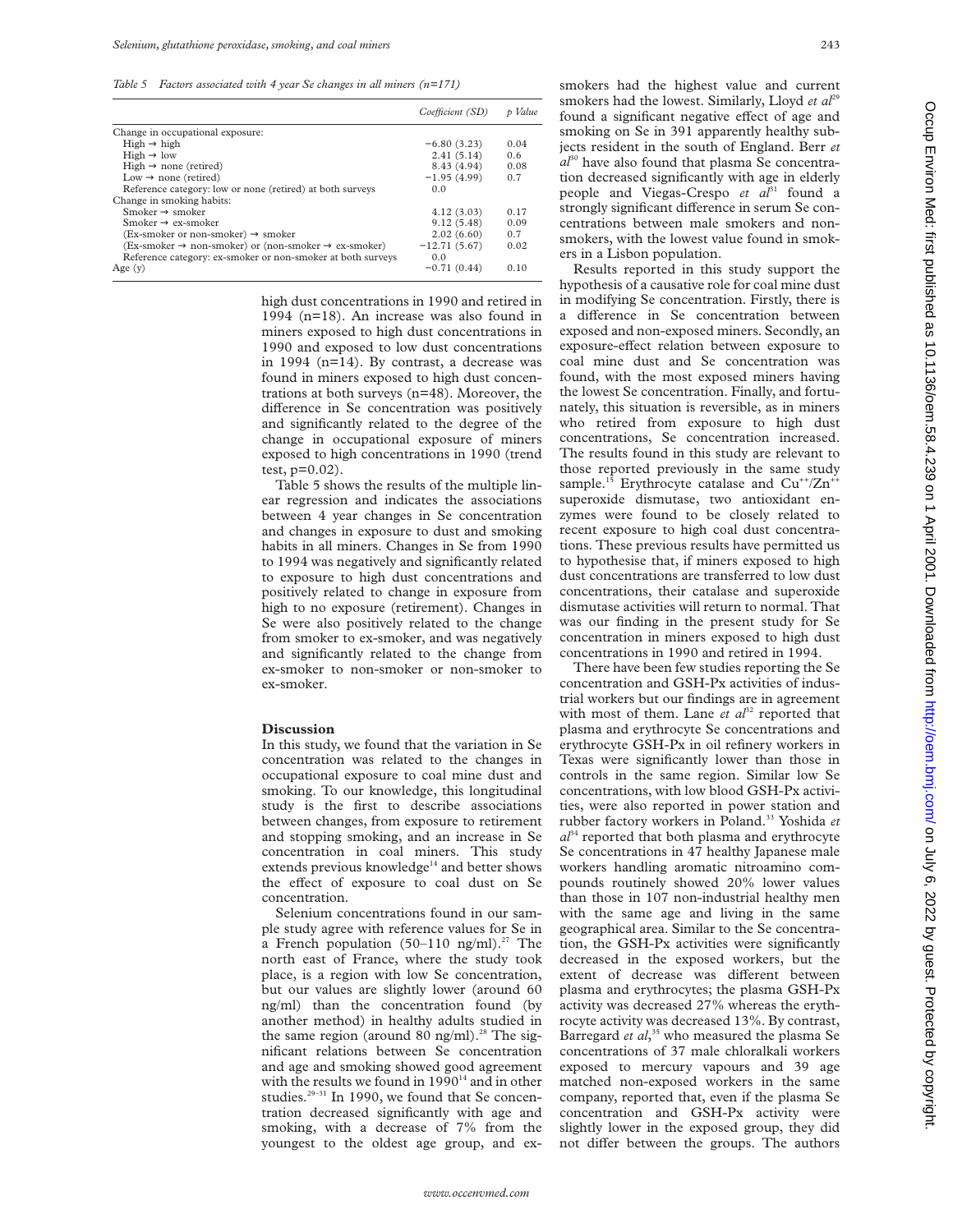explained this lack of significant difference by a long term but moderate exposure to inorganic mercury. Only one study reported a difference in Se concentration between exposure groups. Gromadzinska et al<sup>36</sup> showed that tanners working in areas with high chromium concentrations had a significant decrease in plasma Se concentration compared with other tanners. Workers were aged 22–55 and were exposed to different concentrations of chromium compounds for 3–16 years. Selenium concentration was also measured in a control group consisting of 104 healthy residents 17–69 years of age who were not employed in industry. Selenium concentration was negatively related to exposure to chromium concentration and blood Se concentration was positively correlated with erythrocyte GSH-Px activity.

Oxidative stress may be responsible for the low Se concentration in the exposed workers. Aromatic nitroamino compounds, inorganic mercury, and chromium compounds have oxidative stress properties. Similarly, chronic exposure to and inhalation of coal mine dust particles increase the production of reactive oxygen species. As proposed by Kelly and Brabin <sup>1</sup> if the decrease in Se concentration we reported here reflects the antioxidant action of Se as an integral component of GSH-Px, then the negative association between Se concentration and occupational exposure to coal dust must be concomitant with a positive association between GSH-Px activity and occupational exposure to coal dust. If so, we should have found no association or a negative association between Se concentration and GSH-Px activity. In fact, a concomitant negative association between Se concentration and GSH-Px activity and occupational exposure, and a positive association between plasma Se concentration and GSH-Px activity were reported in this study. Two hypotheses may be proposed to explain our results as well as those already mentioned. The first is that Se might be required for another selenoprotein, called selenoprotein P, which differs from GSH-Px and may be involved in antioxidant defence.<sup>37</sup> <sup>38</sup> However, the hypothesis of oxidative stress is more probable and is emphasised by the positive association between Se concentration and GSH-Px activity. A similar association has been reported by some authors but not by others. Ceballos-Picot et al<sup>39</sup> reported a high correlation ( *r*=0.54, p<0.01) between plasma Se concentration and GSH-Px activity in 34 elderly French patients with Se concentrations less than 72 ng/ml. A high correlation ( *r*=0.82, p<0.001) was also found between plasma Se concentration and GSH-Px activity in 14 patients in Italy.<sup>40</sup> By contrast, Matsuda *et al*<sup>41</sup> found no correlation between plasma Se concentration and GSH-Px activity in healthy Japanese adults with Se concentrations greater than 77 ng/ml. According to many epidemiological studies, $42-46$  there is a close correlation between Se concentration and GSH-Px activity below a threshold value of Se concentration around 70 ng/ml. Below this value, a correlation exists showing that GSH-Px activity is dependent on Se; above this concentration, the

association shows a plateau indicating that the Se requirement for the function of GSH-Px is satisfied. Thus, for plasma Se concentration lower than 77 ng/ml, Berr *et al*<sup>30</sup> found a strong correlation between Se concentration and GSH-Px activity in a representative sample of non-institutionalised people aged 65 or more living in south western France. Above this value, the correlation decreased and the authors suggested that the Se requirement for synthesis of GSH-Px had been satisfied. In our study, not only did we find a correlation between Se concentration and GSH-Px activity in all miners and in the three subgroups of occupational exposure to dust with Se concentration from 25 to 127 ng/ml, but in the subgroup with Se concentrations over 73 ng/ml when miners were classified according to the tertiles of Se concentration. One of the possible explanations of our unexpected results is that in coal miners, who are not representative of the general French population, only a small proportion of plasma Se concentration is associated with GSH-Px below the value of 73 ng/ml because it is involved in antioxidant defence. Thus, in miners with Se concentrations lower than 73 ng/ml, the available Se concentration may not be enough for synthesis of the relevant GSH-Px and so we found low plasma GSH-Px activity. In miners with high Se concentration, even if one part is required for antioxidant defence, the available Se concentration is enough for synthesis of the relevant GSH-Px and we found high plasma GSH-Px activity and an association between the two biological variables.

All our results suggest that in miners with naturally low Se concentration, both Se and GSH-Px may be not able to protect against damage from reactive oxygen species. Decreased Se concentration found in miners exposed to high dust concentrations may reflect its increased demand in antioxidant defence. It can be hypothesised that this decrease in Se concentration is followed by a decrease in GSH-Px activity, leading to cellular damage in the lung, and if antioxidant defences are overwhelmed, to the development of coal worker's pneumoconiosis.

In conclusion, the relation between Se concentration and occupational exposure to coal mine dust, and the close correlation found between plasma Se concentration and GSH-Px activity reported in this study suggest that both are required in antioxidant defence. As it is now well established that smoking generates reactive oxygen species, all our results support the role of Se itself in antioxidant defence. These results agree well with the hypothesis that the decrease in Se concentration reflects its use against reactive oxygen species generated by exposure to coal mine dust and by smoking.

We acknowledge the medical staff and all the French coal mine<br>workers who made this study possible. We are grateful to Anne<br>Bara for revising the document. This research was, in part, supported by grant numbers 7280.03.001 and 7280.03.035 from the European Community of Steel and Coal.

<sup>1</sup> Kelly YJ, Brabin BJ. Do antioxidants matter for asthmatics? *Clin Asthma Rev* 1997; **1**:145–52.